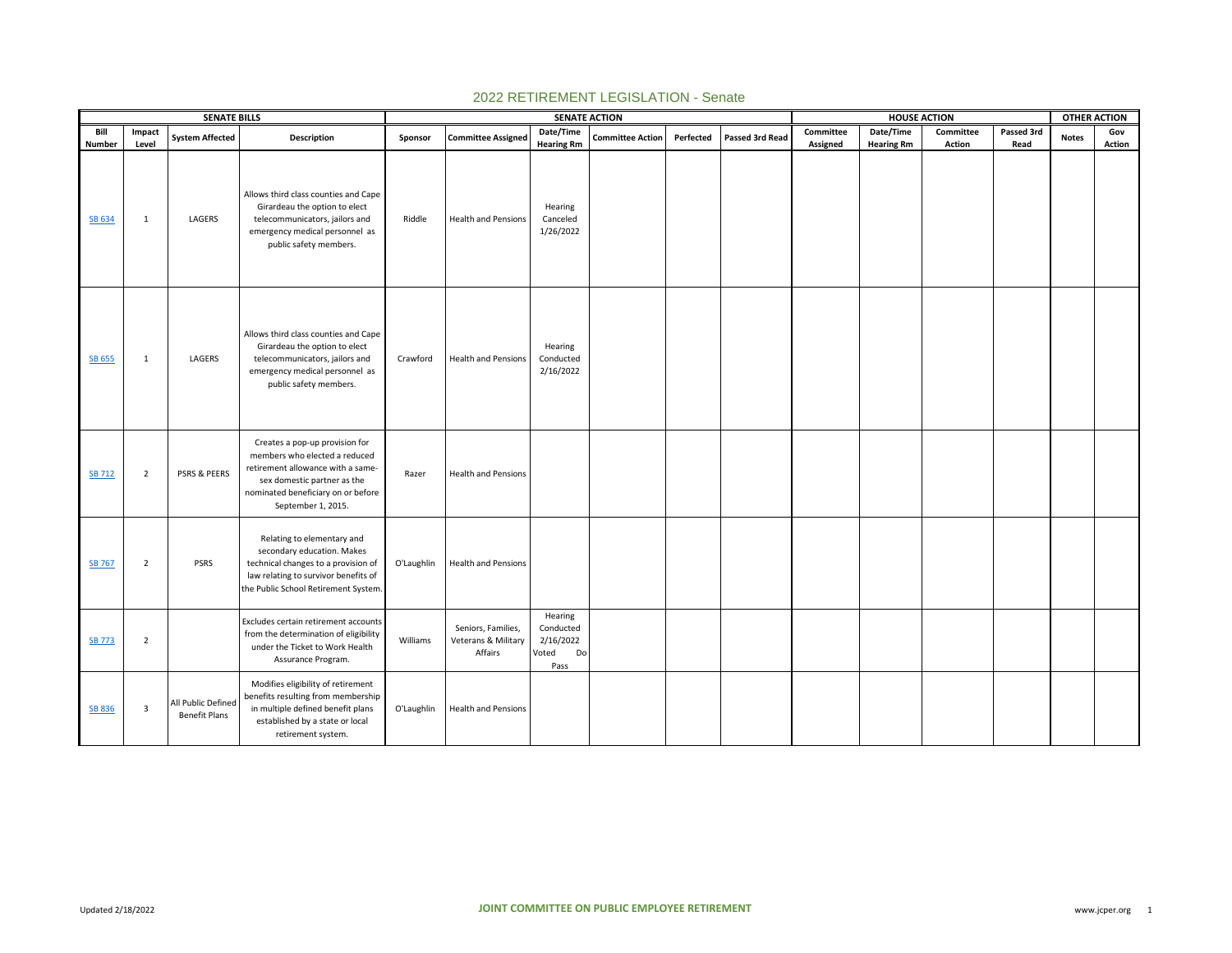| <b>SB 859</b> | $\overline{2}$ | Police Protection<br>Districts     | Authorizes the establishment of<br>police protection districts. A PPD's<br>board of directors may provide for<br>pension, and retirement and other<br>employee-type fringe-benefits. If a<br>board of directors administers its<br>own retirement or benefits-related<br>plan, it must do so by a separate five-<br>member pension board of trustees.                                                                   | Mosley  | Transportation,<br>Infrastructure and<br><b>Public Safety</b><br>Committee |                                   |  |  |  |  |  |
|---------------|----------------|------------------------------------|-------------------------------------------------------------------------------------------------------------------------------------------------------------------------------------------------------------------------------------------------------------------------------------------------------------------------------------------------------------------------------------------------------------------------|---------|----------------------------------------------------------------------------|-----------------------------------|--|--|--|--|--|
| SB 871        | $\overline{2}$ | All Plans                          | Modifies provisions relating to<br>income tax exemptions for certain<br>retirement benefits.                                                                                                                                                                                                                                                                                                                            | Eigel   | <b>Health and Pensions</b>                                                 | Hearing<br>Conducted<br>2/16/2022 |  |  |  |  |  |
| <b>SB 904</b> | $\overline{2}$ | All newly created<br>private plans | This bill provides that both a client<br>and a registered professional<br>employer organization (PEO) shall<br>each be deemed an employer for<br>purposes of sponsoring retirement<br>and welfare benefits plans for<br>covered employees.                                                                                                                                                                              | Hoskins | Insurance and<br>Banking                                                   |                                   |  |  |  |  |  |
| SB 926        | $\overline{2}$ | All Public Plans                   | Modifies provisions relating to ethics.<br>Modifies the pension forfeiture law.<br>Prohibits a participant of a plan who<br>is unfit for elected public office or<br>employed with the state or any local<br>government from being eligible to<br>receive any retirement benefit from<br>the plan.                                                                                                                      | Mosley  | Rules, Joint Rules,<br>Resolutions and<br>Ethics                           |                                   |  |  |  |  |  |
| <b>SB 999</b> | $\mathbf{3}$   | PSRS & PEERS                       | Modifies provisions relating to<br>teacher employment. Increases the<br>length of time, from two years to<br>four years, that a retired member<br>may work after retirement without<br>losing his or her retirement benefit<br>when a district has declared a<br>teacher/employee critical shortage.<br>Repeals the prohibition on retired<br>members being employed as a<br>superintendent under critical<br>shortage. | Gannon  |                                                                            |                                   |  |  |  |  |  |
| SB 1036       | 3              | Sheriffs                           | Modifies the compensation of<br><b>County Sheriffs</b>                                                                                                                                                                                                                                                                                                                                                                  | Moon    |                                                                            |                                   |  |  |  |  |  |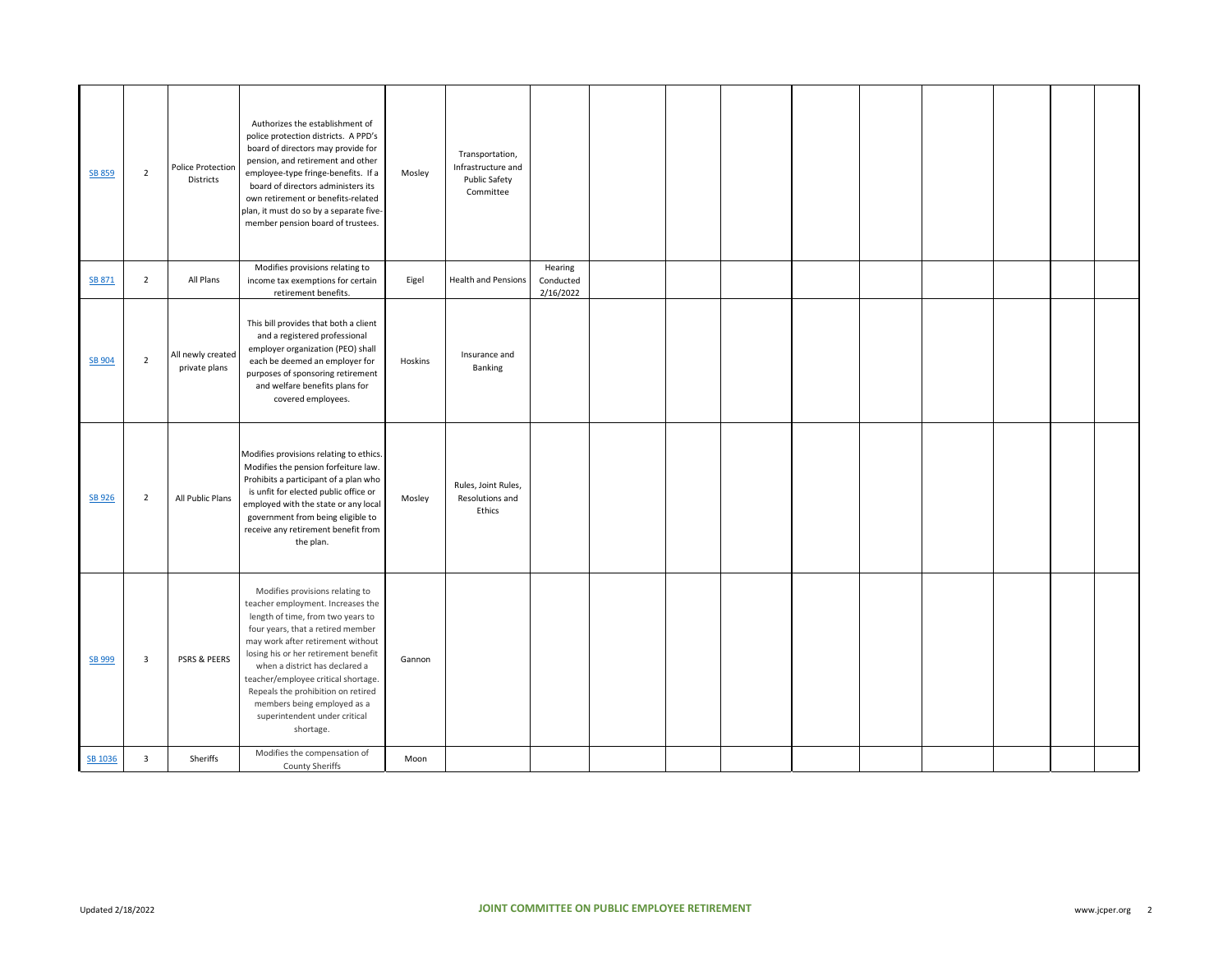| SB 1048 | $\mathbf{3}$   | All Public Plans            | Prohibits public entities from<br>entering into certain contracts with<br>companies unless the contract<br>includes a written certification that<br>the company is not engaged in<br>certain activities that discriminate<br>against a firearm entity or firearm<br>trade association.                                                                            | <b>Brattin</b> |                                                   |  |  |  |  |  |
|---------|----------------|-----------------------------|-------------------------------------------------------------------------------------------------------------------------------------------------------------------------------------------------------------------------------------------------------------------------------------------------------------------------------------------------------------------|----------------|---------------------------------------------------|--|--|--|--|--|
| SB 1053 | $\overline{2}$ | <b>MPERS</b>                | Modifies the terms of the elected<br>members of the MoDOT and<br>Highway Patrol Employees'<br>Retirement System board of<br>trustees.                                                                                                                                                                                                                             | Bernskoetter   |                                                   |  |  |  |  |  |
| SB 1054 | $\overline{4}$ | Sheriffs'                   | Establishes a new funding<br>mechanism for the Sheriffs'<br>Retirement System.                                                                                                                                                                                                                                                                                    | Bernskoetter   |                                                   |  |  |  |  |  |
| SB 1062 | $\mathbf{3}$   | MOSERS and<br><b>MPERS</b>  | Requires the MOSERS and MPERS<br>boards of trustees to establish a buy-<br>out program for terminated vested<br>members by January 1, 2023. Such<br>members may make a one-time<br>election to receive a lump sum<br>payment equal to sixty percent of<br>the present value of their deferred<br>annuity, or a greater percentage, if<br>determined by the board. | Crawford       |                                                   |  |  |  |  |  |
| SB 1098 | $\mathbf{3}$   | Al Public School<br>Systems | Modifies the salary for permanent<br>contract teachers for all public school<br>systems. This provision does not<br>apply to St. Louis City.;                                                                                                                                                                                                                     | Burlison       |                                                   |  |  |  |  |  |
| SB 1125 | $\mathbf{1}$   | <b>Private Entities</b>     | Establishes the Missouri Workplace<br>Retirement Savings Plan that private<br>business entities may join.                                                                                                                                                                                                                                                         | Arthur         |                                                   |  |  |  |  |  |
|         |                |                             |                                                                                                                                                                                                                                                                                                                                                                   |                |                                                   |  |  |  |  |  |
|         |                |                             |                                                                                                                                                                                                                                                                                                                                                                   |                | 1 = No impact on retirement benefit               |  |  |  |  |  |
|         |                |                             |                                                                                                                                                                                                                                                                                                                                                                   |                | 2 = No substantial proposed change                |  |  |  |  |  |
|         |                |                             |                                                                                                                                                                                                                                                                                                                                                                   |                | 3 = May constitute a substantial proposed change  |  |  |  |  |  |
|         |                |                             |                                                                                                                                                                                                                                                                                                                                                                   |                | 4 = Does constitute a substantial proposed change |  |  |  |  |  |
|         |                |                             |                                                                                                                                                                                                                                                                                                                                                                   |                |                                                   |  |  |  |  |  |
|         |                |                             |                                                                                                                                                                                                                                                                                                                                                                   |                |                                                   |  |  |  |  |  |
|         |                |                             |                                                                                                                                                                                                                                                                                                                                                                   |                |                                                   |  |  |  |  |  |
|         |                |                             |                                                                                                                                                                                                                                                                                                                                                                   |                |                                                   |  |  |  |  |  |
|         |                |                             |                                                                                                                                                                                                                                                                                                                                                                   |                |                                                   |  |  |  |  |  |
|         |                |                             |                                                                                                                                                                                                                                                                                                                                                                   |                |                                                   |  |  |  |  |  |
|         |                |                             |                                                                                                                                                                                                                                                                                                                                                                   |                |                                                   |  |  |  |  |  |
|         |                |                             |                                                                                                                                                                                                                                                                                                                                                                   |                |                                                   |  |  |  |  |  |
|         |                |                             |                                                                                                                                                                                                                                                                                                                                                                   |                |                                                   |  |  |  |  |  |
|         |                |                             |                                                                                                                                                                                                                                                                                                                                                                   |                |                                                   |  |  |  |  |  |
|         |                |                             |                                                                                                                                                                                                                                                                                                                                                                   |                |                                                   |  |  |  |  |  |
|         |                |                             |                                                                                                                                                                                                                                                                                                                                                                   |                |                                                   |  |  |  |  |  |
|         |                |                             |                                                                                                                                                                                                                                                                                                                                                                   |                |                                                   |  |  |  |  |  |
|         |                |                             |                                                                                                                                                                                                                                                                                                                                                                   |                |                                                   |  |  |  |  |  |
|         |                |                             |                                                                                                                                                                                                                                                                                                                                                                   |                |                                                   |  |  |  |  |  |
|         |                |                             |                                                                                                                                                                                                                                                                                                                                                                   |                |                                                   |  |  |  |  |  |
|         |                |                             |                                                                                                                                                                                                                                                                                                                                                                   |                |                                                   |  |  |  |  |  |
|         |                |                             |                                                                                                                                                                                                                                                                                                                                                                   |                |                                                   |  |  |  |  |  |
|         |                |                             |                                                                                                                                                                                                                                                                                                                                                                   |                |                                                   |  |  |  |  |  |
|         |                |                             |                                                                                                                                                                                                                                                                                                                                                                   |                |                                                   |  |  |  |  |  |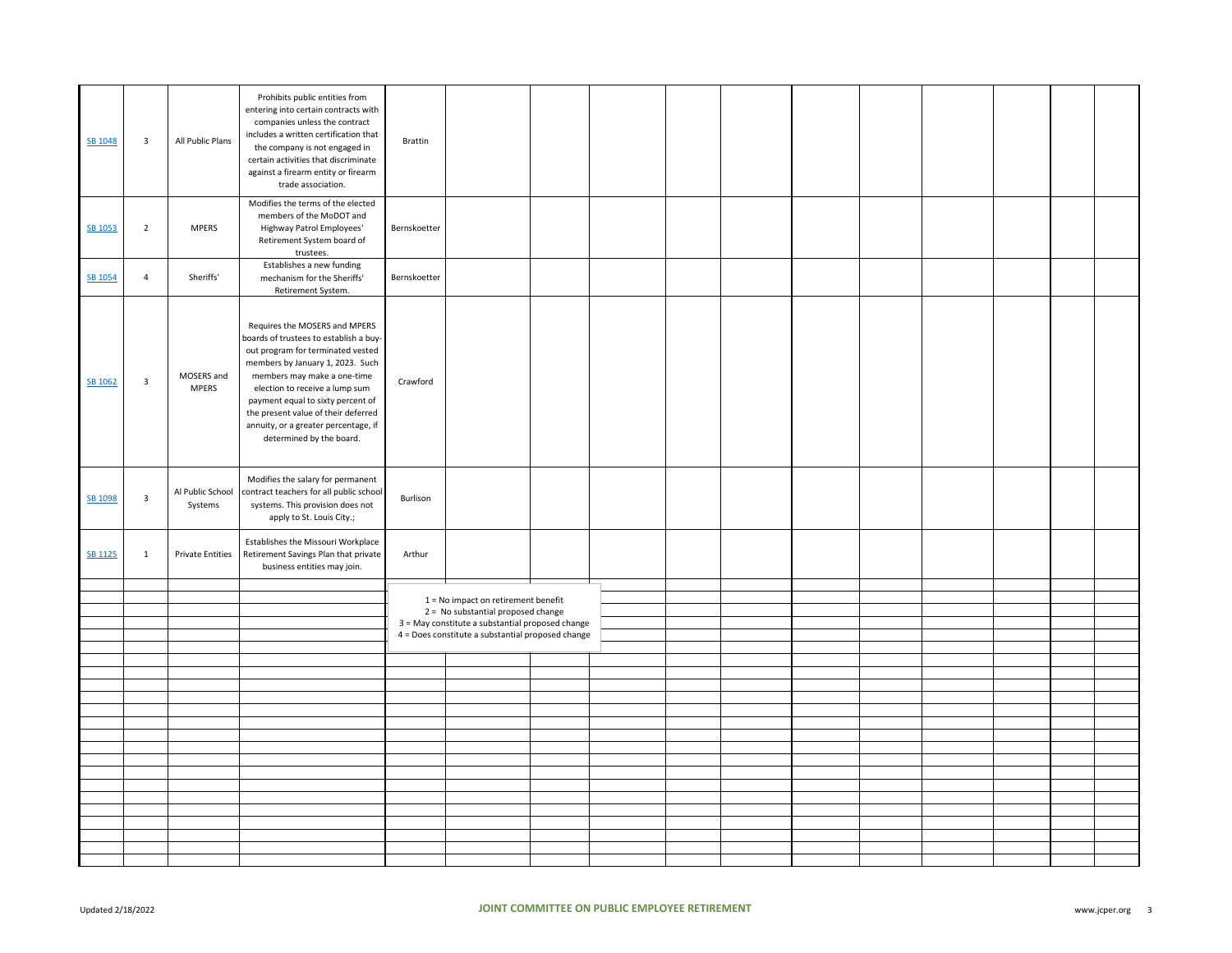|                | <b>HOUSE BILLS</b>      |                                                                                                    |                                                                                                                                                                                                                                                                         | <b>HOUSE ACTION</b> |                           |                                                                                                            |                                                                                                                                       |           |                    |                       | <b>SENATE ACTION</b>           |                     |                    |              | <b>OTHER ACTION</b> |
|----------------|-------------------------|----------------------------------------------------------------------------------------------------|-------------------------------------------------------------------------------------------------------------------------------------------------------------------------------------------------------------------------------------------------------------------------|---------------------|---------------------------|------------------------------------------------------------------------------------------------------------|---------------------------------------------------------------------------------------------------------------------------------------|-----------|--------------------|-----------------------|--------------------------------|---------------------|--------------------|--------------|---------------------|
| Bill<br>Number | Impact<br>Level         | <b>System Affected</b>                                                                             | <b>Description</b>                                                                                                                                                                                                                                                      | Sponsor             | Committee<br>Assigned     | Date/Time<br><b>Hearing Rm</b>                                                                             | Committee<br>Action                                                                                                                   | Perfected | Passed 3rd<br>Read | Committee<br>Assigned | Date/Time<br><b>Hearing Rm</b> | Committee<br>Action | Passed 3rd<br>Read | <b>Notes</b> | Gov<br>Action       |
| HB 1473        | $\mathbf{1}$            | LAGERS                                                                                             | Allows third class counties and Cape<br>Girardeau the option to elect<br>telecommunicators, jailors and emergency<br>medical personnel as public safety members                                                                                                         | Pike                | Pensions                  | Hearing<br>Conducted<br>1/12/2022<br>Executive<br>Session<br>Completed<br>1/19/2022<br>Voted<br>Do Pass    | 1/19/2022<br>Referred to<br>Rules -<br>Administrative<br>Oversight<br>Executive<br>Session<br>Completed<br>2/14/2022<br>Voted Do Pass |           |                    |                       |                                |                     |                    |              |                     |
| <b>HB 1476</b> | $\overline{2}$          | St. Louis Police<br><b>Retirement System</b>                                                       | Transfers control of the City of St. Louis<br>Police Department to the Board of Police<br>Commissioners. Modifies the composition of<br>the retirement system's board of trustees.                                                                                      | Schroer             |                           |                                                                                                            |                                                                                                                                       |           |                    |                       |                                |                     |                    |              |                     |
| <b>HB1506</b>  | $\overline{\mathbf{3}}$ | CERF                                                                                               | Authorizes a waiver for certain penalties for<br>late payment of property taxes.                                                                                                                                                                                        | Ellebracht          |                           |                                                                                                            |                                                                                                                                       |           |                    |                       |                                |                     |                    |              |                     |
| HB1564         | 1                       | <b>Blind Pension Fund</b>                                                                          | Modifies the mailing requirements for the<br>Blind Pension Fund.                                                                                                                                                                                                        | Griffith            |                           |                                                                                                            |                                                                                                                                       |           |                    |                       |                                |                     |                    |              |                     |
| HB1615         | $\mathbf{1}$            | Public pension plans<br>sponsored by<br>political<br>subdivisions                                  | Provides that members of the General<br>Assembly are ex officio members of all<br>boards, commissions, committees, councils<br>and other legislative or regulatory bodies of<br>all political subdivisions within the<br>boundaries of a member's legislative district. | Lovasco             |                           |                                                                                                            |                                                                                                                                       |           |                    |                       |                                |                     |                    |              |                     |
| HB1670         | $\overline{\mathbf{3}}$ | Certain Government<br>Entities                                                                     | Creates a provision that prohibits certain<br>government entities from doing business<br>with entities that require individuals to<br>undergo COVID-19 vaccinations or provide<br>proof of COVID-19 vaccination.                                                        | Seitz               | Judiciary                 | Hearing<br>Conducted<br>2/16/2022<br>Action<br>Postponed                                                   |                                                                                                                                       |           |                    |                       |                                |                     |                    |              |                     |
| HB1676         | $\overline{\mathbf{3}}$ | LAGERS                                                                                             | Changes the job title of "emergency<br>telecommunicators" to "emergency<br>telecommunicator first responders."                                                                                                                                                          | Perkins             |                           |                                                                                                            |                                                                                                                                       |           |                    |                       |                                |                     |                    |              |                     |
| HB1691         | $\overline{2}$          | Public pension plans<br>sponsored by<br>certain political<br>subdivisions as<br>defined by the act | Prohibits the state and certain political<br>subdivisions from entering into a contract<br>with a employer or company that engages in<br>discrimination against unvaccinated, as<br>described in the act.                                                               | <b>Boggs</b>        | Judiciary                 | Hearing<br>Conducted<br>1/25/2022                                                                          |                                                                                                                                       |           |                    |                       |                                |                     |                    |              |                     |
| HB1732         | 1                       | <b>Private Entities</b>                                                                            | Establishes the Missouri Workplace<br>Retirement Savings Plan that private business<br>entities may join.                                                                                                                                                               | O'Donnell           | Financial<br>Institutions | Hearing<br>Conducted<br>1/12/2022<br>Executive<br>Completed<br>1/19/2022<br><b>HCS</b><br>Voted Do<br>Pass | 1/20/2022<br>Referred to<br>Rules -<br>Administrative<br>Oversight<br>Executive<br>Session<br>Completed<br>2/07/2022<br>Voted Do Pass |           |                    |                       |                                |                     |                    |              |                     |
| HB1831         | $\overline{\mathbf{3}}$ | St. Louis PSRS                                                                                     | Provides a one time supplemental payment<br>for retired members and beneficiaries of the<br>St. Louis PSRS, subject to state<br>appropriations.                                                                                                                         | Gray                |                           |                                                                                                            |                                                                                                                                       |           |                    |                       |                                |                     |                    |              |                     |

## 2022 REGULAR SESSION - HOUSE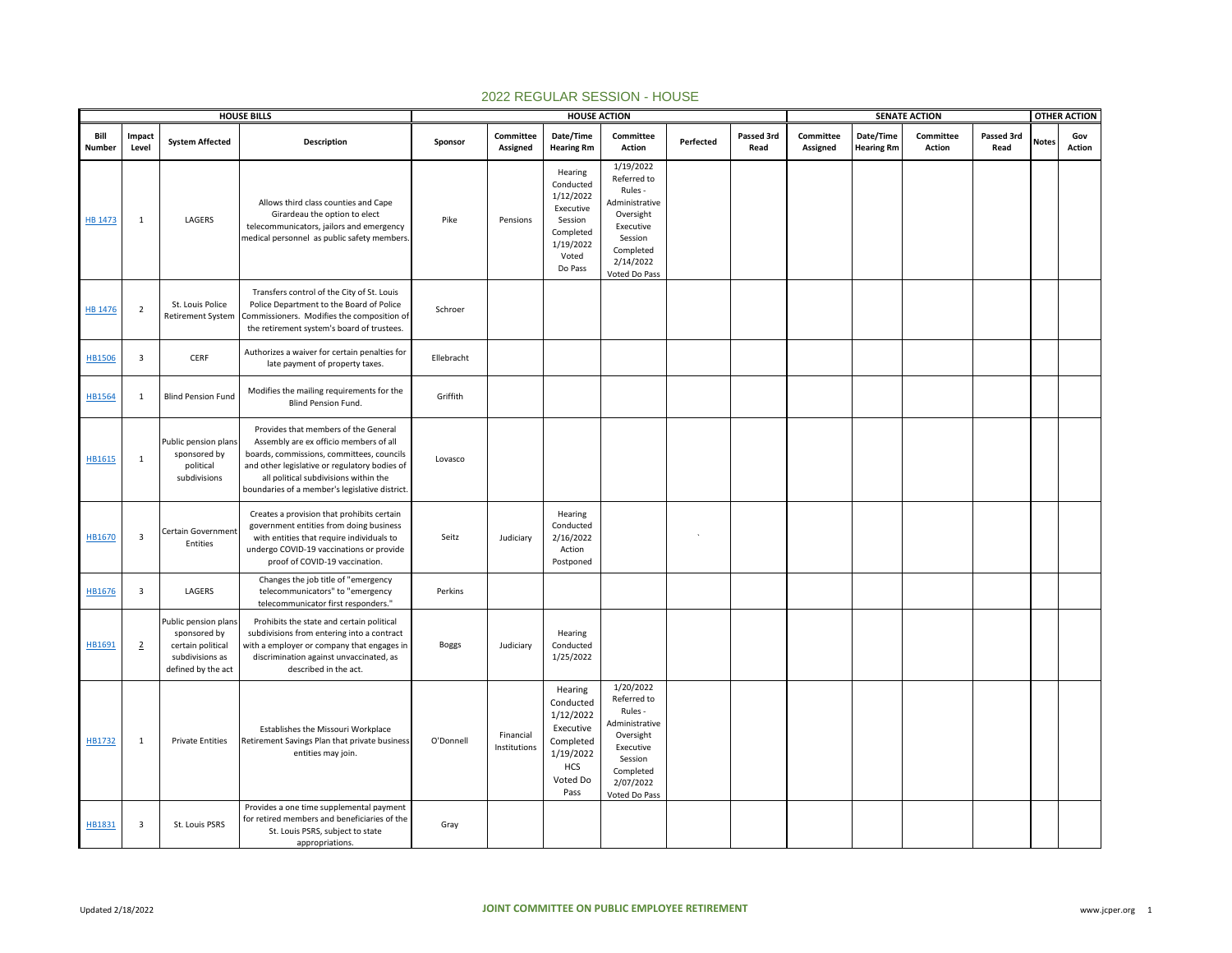| HB1881        | $\overline{\mathbf{3}}$ | PSRS and PEERS                                         | Modifies the working after retirement critical<br>shortage law for PSRS and PEERS. Increases<br>the length of time, from two years to four<br>years, that a retired member may work after<br>retirement without losing his or her<br>retirement benefit when a district has<br>declared a teacher/employee critical<br>shortage.                                                                                                                                                                     | Black (7)        | Elementary<br>and<br>Secondary<br>Education | Hearing<br>Scheduled<br>2/22/2022<br>HHR <sub>7</sub><br>10:00 am                                    |  |  |  |  |  |
|---------------|-------------------------|--------------------------------------------------------|------------------------------------------------------------------------------------------------------------------------------------------------------------------------------------------------------------------------------------------------------------------------------------------------------------------------------------------------------------------------------------------------------------------------------------------------------------------------------------------------------|------------------|---------------------------------------------|------------------------------------------------------------------------------------------------------|--|--|--|--|--|
| <b>HB1886</b> | 1                       | LAGERS                                                 | Repeals the prohibition on counties other<br>than third class counties and Cape Girardeau<br>County from being able to elect to cover<br>emergency telecommunicators, jailors, and<br>emergency medical service personnel as<br>public safety members.                                                                                                                                                                                                                                               | Rogers           |                                             |                                                                                                      |  |  |  |  |  |
| HB1925        | 1                       | <b>Blind Pension Fund</b>                              | Modifies the mailing requirements for the<br><b>Blind Pension Fund.</b>                                                                                                                                                                                                                                                                                                                                                                                                                              | Walsh Moore (93) |                                             |                                                                                                      |  |  |  |  |  |
| HB1927        | 1                       |                                                        | Excludes certain retirement accounts from<br>the determination of eligibility under the<br>Ticket to Work Health Assurance Program.                                                                                                                                                                                                                                                                                                                                                                  | Walsh Moore (93) |                                             |                                                                                                      |  |  |  |  |  |
| HB1984        | $\overline{2}$          | <b>MPERS</b>                                           | Modifies the terms of the elected members<br>of the MoDOT and Highway Patrol<br>Employees' Retirement System board of<br>trustees.                                                                                                                                                                                                                                                                                                                                                                   | Hovis            | Pensions                                    | Hearing<br>Completed<br>02/09/2022<br>Executive<br>Completed<br>2/16/2022<br>HCS<br>Voted<br>Do Pass |  |  |  |  |  |
| HB1998        | $\overline{\mathbf{3}}$ | PSRS, PEERS, Kansas<br>City PSRS and St.<br>Louis PSRS | Allows school districts to issue school district<br>teaching permits for persons without a<br>certificate of license to teach granted by the<br>State Board Of Education.                                                                                                                                                                                                                                                                                                                            | Davidson         | Elementary<br>and<br>Secondary<br>Education | Hearing<br>Scheduled<br>2/22/2022<br>HHR <sub>7</sub><br>10:00 am                                    |  |  |  |  |  |
| HB2057        | $\overline{\mathbf{3}}$ | LAGERS                                                 | Changes the job title of "emergency<br>telecommunicators" to "telecommunicator<br>first responders."                                                                                                                                                                                                                                                                                                                                                                                                 | Sauls            |                                             |                                                                                                      |  |  |  |  |  |
| <b>HB2089</b> | $\overline{\mathbf{3}}$ | PSRS and PEERS                                         | Modifies provisions relating to teacher<br>employment. Modifies the working after<br>retirement critical shortage law for PSRS and<br>PEERS. Increases the length of time, from<br>two years to four years, that a retired<br>member may work after retirement without<br>losing his or her retirement benefit when a<br>district has declared a teacher/employee<br>critical shortage. Repeals the prohibition on<br>retired members being employed as a<br>superintendent under critical shortage. | Pollitt          |                                             |                                                                                                      |  |  |  |  |  |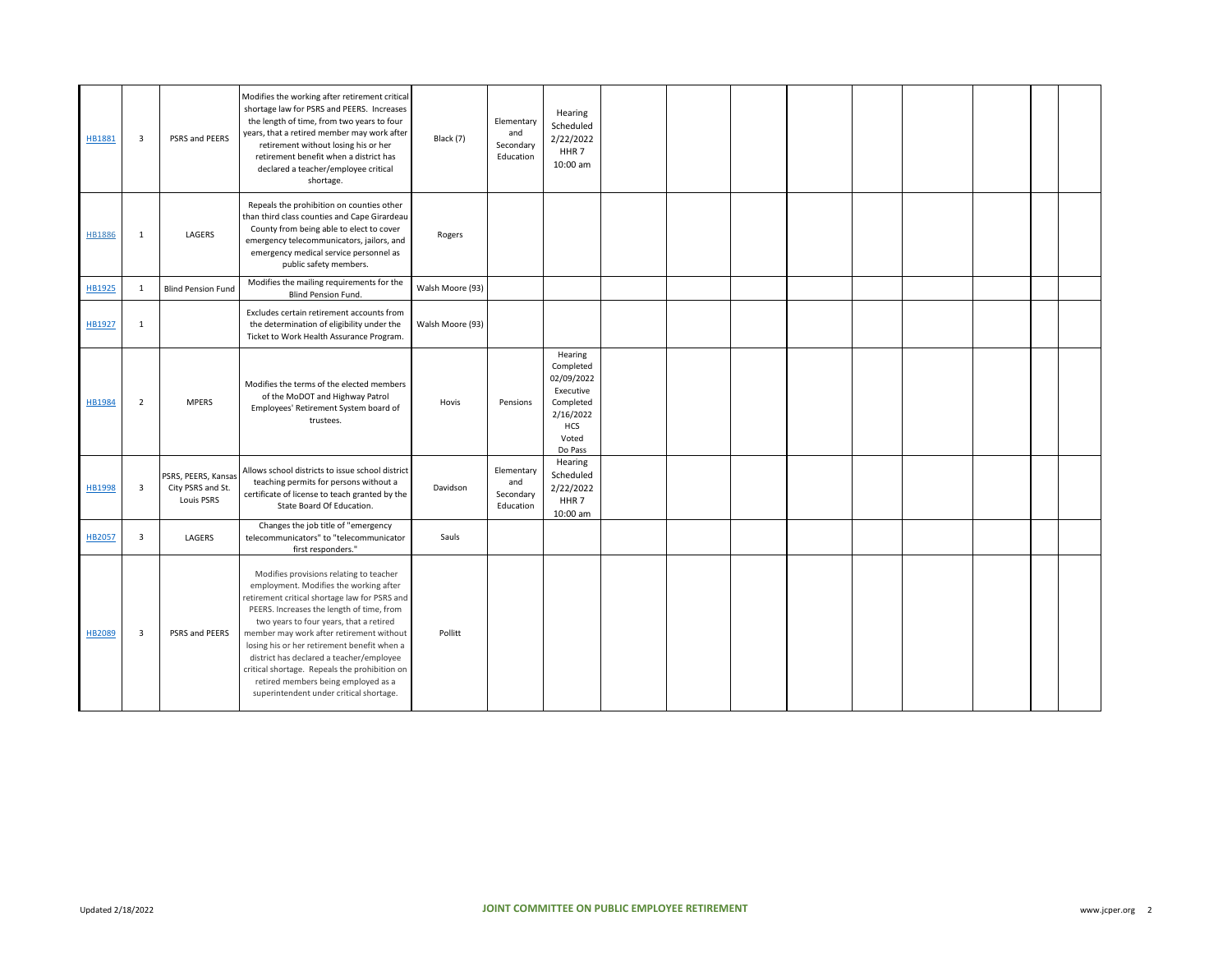| HB2114 | 3                       | PSRS & PEERS                                           | 169.560: Modifies the amount of<br>compensation that a retired PSRS member<br>may earn without a discontinuance of the<br>member's retirement benefit while working<br>after retirement in a position that does not<br>require teacher certification. Instead of<br>compensation being limited to sixty percent<br>of the minimum teacher's salary, allowable<br>compensation will be limited to the annual<br>earnings limit applicable to a Social Security<br>recipient working while receiving Social<br>Security benefits. 169.596: Increases the<br>length of time, from two years to four years,<br>that a retired member may work after<br>retirement without losing his or her<br>retirement benefit when a school district has<br>declared a teacher/employee | Black (7)           | Pensions | Hearing<br>Completed<br>1/26/2022<br>Executive<br>Session<br>Completed<br>02/09/2022<br>Voted<br>Do Pass | 2/10/2022<br>Referred to<br>Rules -<br>Administrative<br>Oversight |  |  |  |  |
|--------|-------------------------|--------------------------------------------------------|-------------------------------------------------------------------------------------------------------------------------------------------------------------------------------------------------------------------------------------------------------------------------------------------------------------------------------------------------------------------------------------------------------------------------------------------------------------------------------------------------------------------------------------------------------------------------------------------------------------------------------------------------------------------------------------------------------------------------------------------------------------------------|---------------------|----------|----------------------------------------------------------------------------------------------------------|--------------------------------------------------------------------|--|--|--|--|
| HB2161 | 3                       | PSRS                                                   | Reauthorizes the 2.55 multiplier for teachers<br>retiring with 32 or more years of service. E.C.                                                                                                                                                                                                                                                                                                                                                                                                                                                                                                                                                                                                                                                                        | Dinkins             |          |                                                                                                          |                                                                    |  |  |  |  |
| HB2194 | 3                       | PSRS & PEERS                                           | Modifies the amount of compensation that a<br>retired PSRS member may earn without a<br>discontinuance of the member's retirement<br>benefit while working after retirement in a<br>position that does not require teacher<br>certification. Instead of compensation being<br>limited to sixty percent of the minimum<br>teacher's salary, allowable compensation will<br>be sixty percent of the average teacher's<br>salary for the primary district the person is<br>employed in after retirement.                                                                                                                                                                                                                                                                   | <b>Kelley (127)</b> |          |                                                                                                          |                                                                    |  |  |  |  |
| HB2216 | $\overline{\mathbf{3}}$ | PSRS & PEERS                                           | Modifies the amount of compensation that a<br>retired PSRS member may earn without a<br>discontinuance of the member's retirement<br>benefit while working after retirement in a<br>position that does not require teacher<br>certification. Instead of compensation being<br>limited to sixty percent of the minimum<br>teacher's salary, allowable compensation will<br>be sixty percent of the average teacher's<br>salary for the primary district the person is<br>employed in after retirement.                                                                                                                                                                                                                                                                   | Bromley             | Pensions |                                                                                                          |                                                                    |  |  |  |  |
| HB2234 | $\overline{2}$          | MOSERS, MPERS,<br><b>Judicial Retirement</b><br>System | Modifies multiple provisions for MOSERS,<br>MPERS and the Judicial Retirement System.                                                                                                                                                                                                                                                                                                                                                                                                                                                                                                                                                                                                                                                                                   | Black (7)           | Pensions | Hearing<br>Completed<br>1/26/2022<br>Executive<br>Session<br>Completed<br>02/09/2022<br>Voted<br>Do Pass | 2/10/2022<br>Referred to<br>Rules -<br>Administrative<br>Oversight |  |  |  |  |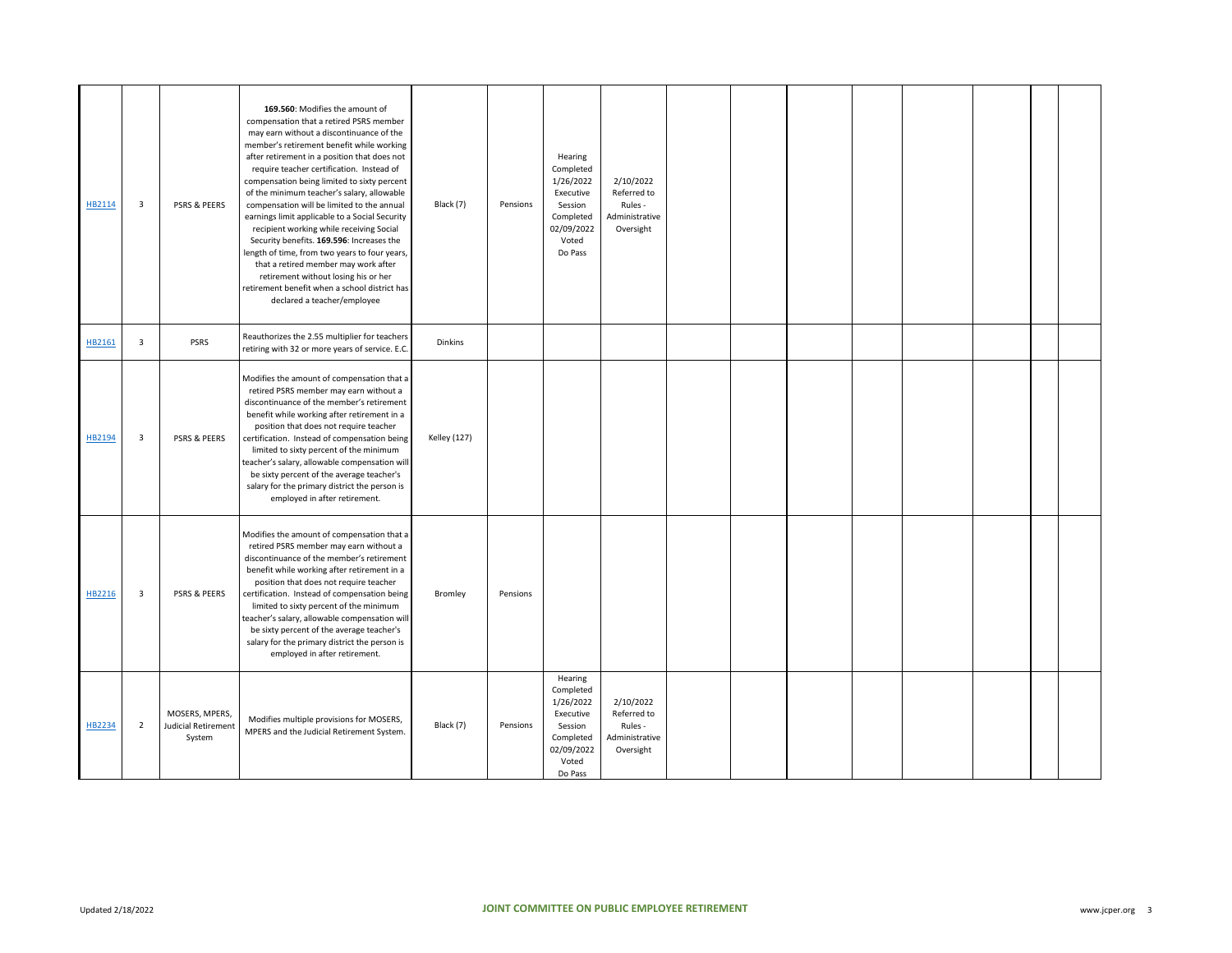| HB2235        | $\overline{\mathbf{3}}$ | MOSERS and<br><b>MPERS</b>                   | Requires the MOSERS and MPERS boards of<br>trustees to establish a buy-out program for<br>terminated vested members by January 1,<br>2023. Such members may make a one-time<br>election to receive a lump sum payment<br>equal to sixty percent of the present value of<br>their deferred annuity, or a greater<br>percentage, if determined by the board. | Black (7) |                                             |                                                                                                                       |                                                                                                                                      |                                                 |  |  |  |  |
|---------------|-------------------------|----------------------------------------------|------------------------------------------------------------------------------------------------------------------------------------------------------------------------------------------------------------------------------------------------------------------------------------------------------------------------------------------------------------|-----------|---------------------------------------------|-----------------------------------------------------------------------------------------------------------------------|--------------------------------------------------------------------------------------------------------------------------------------|-------------------------------------------------|--|--|--|--|
| HB2236        | $\overline{\mathbf{3}}$ | MOSERS and<br><b>MPERS</b>                   | Allows a retired member of MOSERS or<br>MPERS who returns to employment and<br>subsequently marries to elect a joint and<br>survivor option benefit plan upon re-entry<br>into retirement if the member was not<br>eligible for a joint and survivor option benefit<br>plan at the original retirement date.                                               | Black (7) |                                             |                                                                                                                       |                                                                                                                                      |                                                 |  |  |  |  |
| <b>HB2245</b> | $\overline{\mathbf{3}}$ | <b>MPERS</b>                                 | Permits uniformed members of the Highway<br>Patrol who are members of the 2011 Tier to<br>be eligible for BackDROP.                                                                                                                                                                                                                                        | Copeland  |                                             |                                                                                                                       |                                                                                                                                      |                                                 |  |  |  |  |
| HB2304        | $\overline{\mathbf{3}}$ | <b>PSRS &amp; PEERS</b>                      | Creates a provision that allows a retired<br>person to continue to receive their<br>retirement benefit to be employed on a part-<br>time or temporary substitute basis without<br>discontinuance of the persons retirement<br>benefit.                                                                                                                     | Lewis     | Elementary<br>and<br>Secondary<br>Education | Hearing<br>Conducted<br>1/13/2022<br>Executive<br>Session<br>Completed<br>1/25/2022<br><b>HCS</b><br>Voted<br>Do Pass | 1/27/2022<br>Referred to<br>Rules -<br>Legislative<br>Oversight<br>Executive<br>Session<br>Completed<br>2/1/2022<br>Voted<br>Do Pass | Placed on<br>Informal<br>Perfection<br>Calendar |  |  |  |  |
| HB2352        | $\overline{\mathbf{3}}$ | St. Louis PSRS                               | Provides a one time supplemental payment<br>for retired members and beneficiaries of the<br>St. Louis PSRS, subject to state<br>appropriations.                                                                                                                                                                                                            | Anderson  |                                             |                                                                                                                       |                                                                                                                                      |                                                 |  |  |  |  |
| HB2381        | $\overline{3}$          | LAGERS                                       | Changes the job title of "emergency<br>telecommunicators" to "telecommunicator<br>first responders."                                                                                                                                                                                                                                                       | Roden     | Public Safety                               | Hearing<br>Conducted<br>1/25/2022<br>Executive<br>Session<br>Completed<br>02/01/2022<br>HCS<br>Voted<br>Do Pass       | 2/1/2022<br>Referred to<br>Rules -<br>Legislative<br>Oversight                                                                       |                                                 |  |  |  |  |
| HB2400        | $\overline{2}$          | All newly created<br>private plans           | This bill provides that both a client and a<br>registered professional employer<br>organization (PEO) shall each be deemed an<br>employer for purposes of sponsoring<br>retirement and welfare benefits plans for<br>covered employees.                                                                                                                    | Houx      | Pensions                                    | Hearing<br>Completed<br>2/16/2022<br>Executive<br>Session<br>Scheduled<br>2/23/2022<br>HHR <sub>5</sub><br>8:45 am    |                                                                                                                                      |                                                 |  |  |  |  |
| HB2430        | $\overline{\mathbf{3}}$ | PSRS                                         | Reauthorizes the 2.55 multiplier for teachers<br>retiring with 32 or more years of service.                                                                                                                                                                                                                                                                | Black (7) |                                             |                                                                                                                       |                                                                                                                                      |                                                 |  |  |  |  |
| HB2432        | $\overline{2}$          | St. Louis Police<br><b>Retirement System</b> | Transfers control of the City of St. Louis<br>Police Department to the Board of Police<br>Commissioners. Modifies the composition of<br>the retirement system's board of trustees.                                                                                                                                                                         | Roden     |                                             |                                                                                                                       |                                                                                                                                      |                                                 |  |  |  |  |